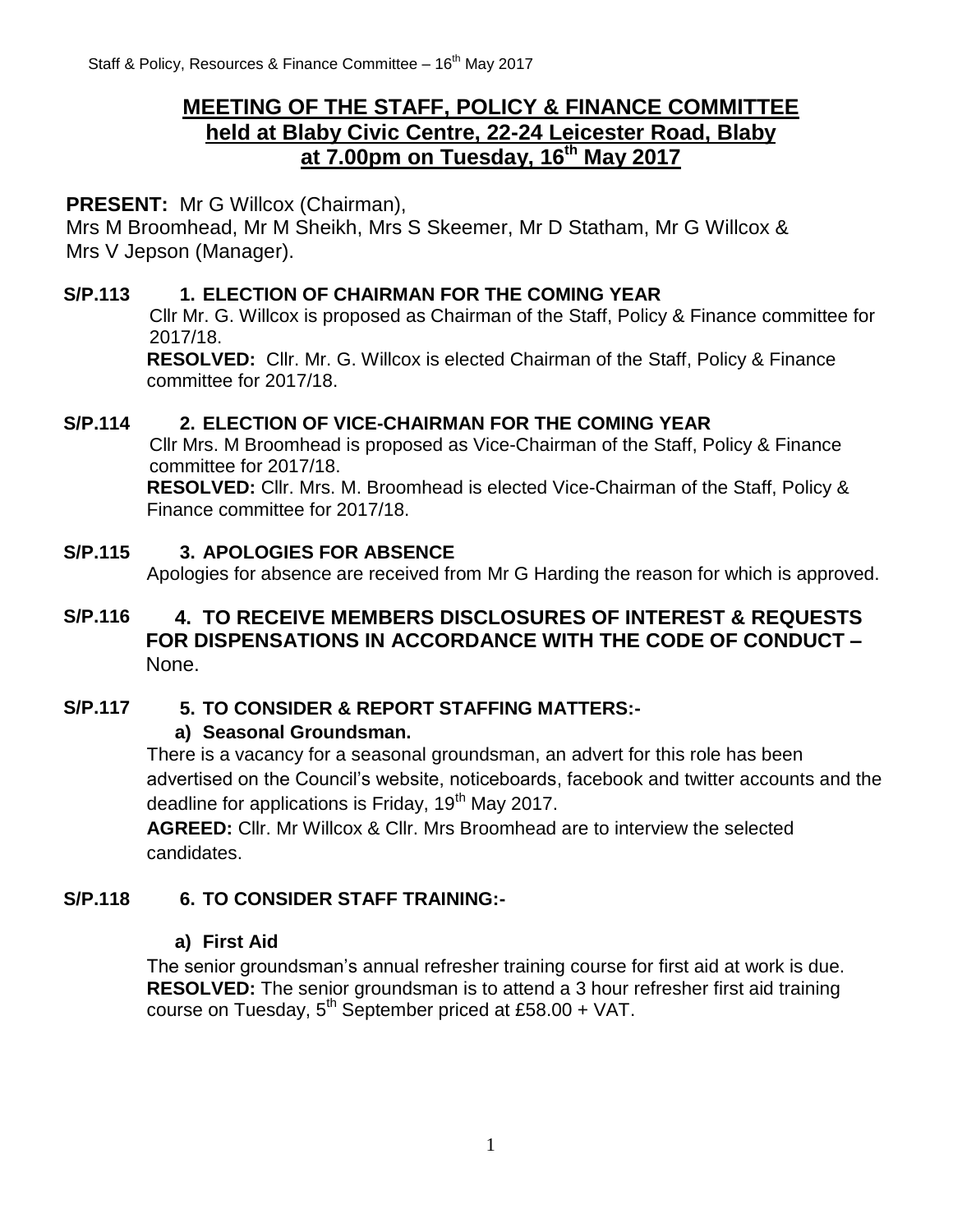# **b) Fire Marshall**

Members have been issued with fire marshal training course quotations for the manager and receptionist to attend.

| <b>Fire Marshal Training</b>                                                                                                                                                                                            |                                                                                                                                                                                                                                                                                                                                                                          |  |
|-------------------------------------------------------------------------------------------------------------------------------------------------------------------------------------------------------------------------|--------------------------------------------------------------------------------------------------------------------------------------------------------------------------------------------------------------------------------------------------------------------------------------------------------------------------------------------------------------------------|--|
| Quotation 1                                                                                                                                                                                                             | Quotation 2                                                                                                                                                                                                                                                                                                                                                              |  |
| Half-day course covers the role of the<br>designated fire marshal (fire warden).<br>You will learn about preventing fires<br>and learn about different types of fire<br>extinguishers and how to use them<br>correctly. | This course is designed for any members of<br>staff who are looking to become the<br>designated fire warden for their workplace.<br>Delegates will learn about causes and<br>effects of fires, as well as how to prevent<br>their spread and implement necessary<br>emergency procedures. The course<br>complies with the Regulatory Reform (Fire<br>Safety) Order 2005. |  |
| £110.00 + VAT (Per Person)                                                                                                                                                                                              | £110.00 + VAT (Per Person)                                                                                                                                                                                                                                                                                                                                               |  |

**AGREED:** The manager and Cllr. Mr Statham are to arrange a practice fire drill at the Civic Centre.

**RESOLVED:** The manager and receptionist are to attend a fire marshal training course priced at £110.00 + VAT per person.

# **c) Defibrillator**

Members considered the following quotations for defibrillator training.

| <b>Quotation 1</b>                                                                                                     | <b>Quotation 2</b>                                                                             | <b>Quotation 3</b>                                                                                    |
|------------------------------------------------------------------------------------------------------------------------|------------------------------------------------------------------------------------------------|-------------------------------------------------------------------------------------------------------|
| <b>Automated External</b><br>Defibrillation (AED) In<br>House Training Course for<br>up to 12 People<br>1/2 Day Course | <b>Automated External</b><br>Defibrillation in house<br>training course for up to<br>12 people | <b>Automated External</b><br><b>Defibrillation In House</b><br>Training Course for up to<br>50 People |
| Total - £375.00 + VAT                                                                                                  | Total - £345.00 + VAT                                                                          | Total - £175.00 + VAT                                                                                 |

**RESOLVED:** Accept quotation number 3 for in house defibrillator training for up to 50 people priced at £175.00 + VAT.

**AGREED:** Invite staff, councilors and local voluntary organisations to attend a defibrillator training course held at the Civic Centre.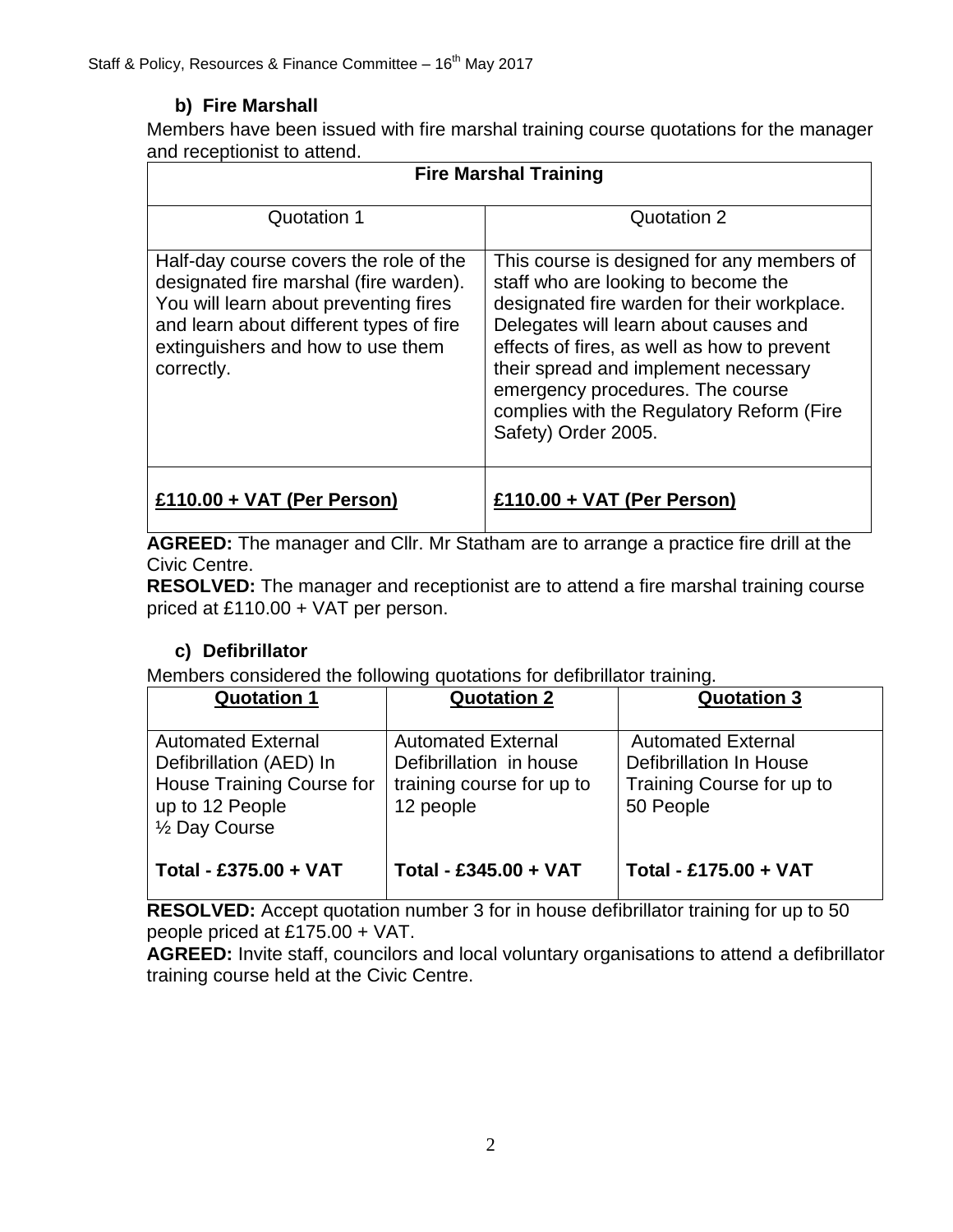## **S/P.119 7. TO CONSIDER QUOTATION RECEIVED FOR CCTV**

Members considered Closed Circuit Television (CCTV) quotations received for the upgrade of the existing Blaby Civic Centre CCTV.

| <b>Quotation 1</b>                                                                                                                   | <b>Quotation 2</b>                                                             |  |
|--------------------------------------------------------------------------------------------------------------------------------------|--------------------------------------------------------------------------------|--|
| Supply and installation of IP CCTV system<br>in accordance with NACP104 (NACOSS<br>codes of practice).                               | Supply and installation CCTV system<br>Number of cameras to be installed: - 13 |  |
| Number of cameras to be installed: - 15<br>$(12 \times$ external, 3 x Internal).                                                     | $(11 x$ external, 2 x Internal).                                               |  |
| <u>INSTALLATION COST: £5,849 + VAT.</u><br>(Inc. 1 <sup>st</sup> year Warranty and 1 <sup>st</sup> year<br><b>Maintenance Visit)</b> | $TOTAL = £1,392.87 + VAT$<br>(Includes 3 year warranty)                        |  |

**RECOMMENDATION TO COUNCIL:** Accept quotation number 2 for the supply and installation of Closed Circuit Television (CCTV) at Blaby Civic Centre, funds to be taken from the new & replacement savings account.

### **S/P.120 8. TO CONSIDER QUOTATION RECEIVED FOR AUTOMATIC CAR PARK BARRIER**

Members considered the quotations received for the supply and installation of an automatic barrier to the front car park of Blaby Civic Centre.

| <b>Quotation 1</b>                                                       | <b>Quotation 2</b>                                                       |
|--------------------------------------------------------------------------|--------------------------------------------------------------------------|
| Supply and install an automatic barrier<br>with access control equipment | Supply and install an automatic barrier<br>with access control equipment |
| Cost to = £3,890.00 + VAT                                                | $Cost = £5,091.80 + VAT$                                                 |

**DECLINE:** This item is to be put on hold until the vacant meeting rooms at the Civic Centre are leased out.

## **S/P.121 9. TO CONSDER ASSETS REGISTER**

Members considered the Staff, Policy & Finance committee asset register. **AGREED:** Remove the old CCTV item from the assets register and replace it with the new CCTV system approved for Blaby Civic Centre.

**AGREED:** As this is a working document the manager has authority to make any amendments required during the year and submit it to the council's insurance company when necessary.